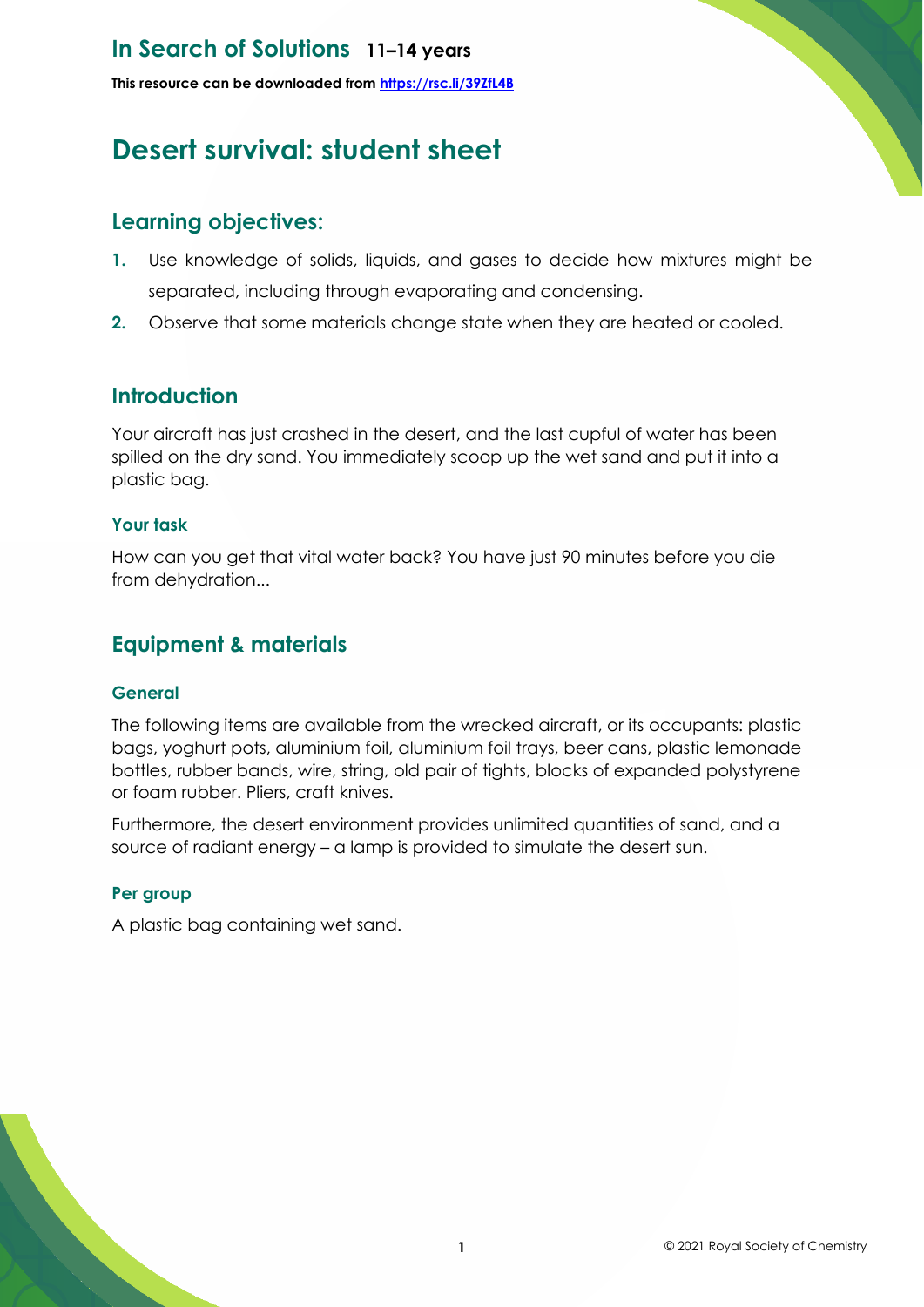# **In Search of Solutions 11–14 years**

**This resource can be downloaded from <https://rsc.li/39ZfL4B>**

# **Desert survival: teacher notes**

# **Planning**

| <b>Time</b>                | 90 minutes                   |
|----------------------------|------------------------------|
| <b>Group size</b>          | $2 - 4$                      |
| <b>Curriculum</b><br>links | Evaporation and condensation |

#### **Possible approaches**

Some suggested approaches are outlined below. More advice on how to use these resources can be found here:<https://rsc.li/3ApCfqr>

- A wide, clear plastic tube could be provided, so that the principle of extraction of water using centrifugal force could be explored, like a spin dryer.
- A plastic dish covered in foil could be used with a sealed porous pot inside containing the wet sand. The bottom of the dish should be insulated. At the top a lamp is shone on the dish.